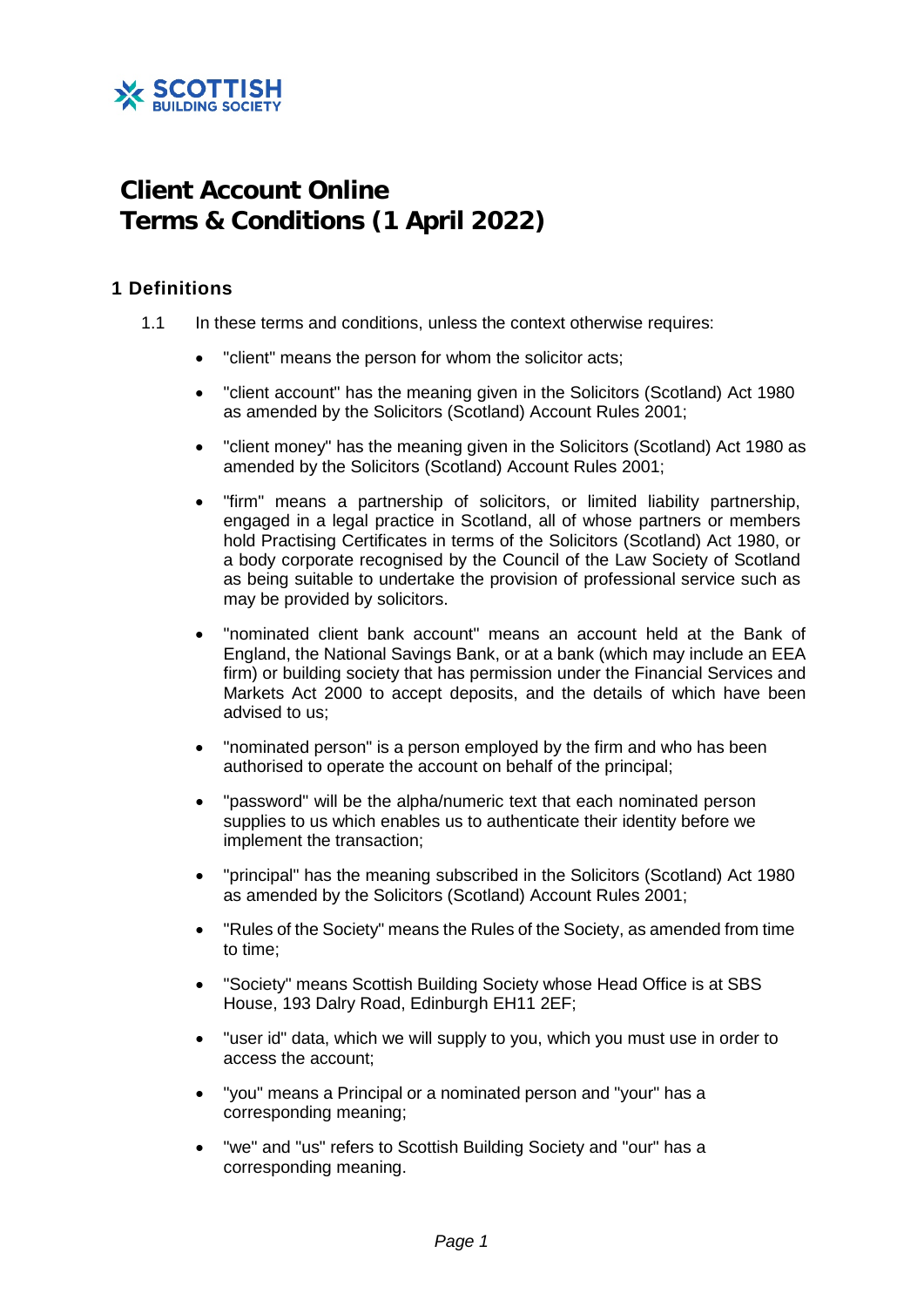- 1.2 In these terms and conditions, unless the context requires otherwise:
	- words importing the singular shall include the plural and vice versa;
	- the feminine will also include the masculine and vice versa; and
	- reference to any statute, statutory provision and the Solicitors (Scotland) Account Rules includes a reference to that statute, statutory provision or the Solicitors (Scotland) Account Rules as from time to time amended, extended or re-enacted, provided that such amendment, extension or re-enactment does not in the case of a defined word or meaning alter the substance of the definition.

## **2 Identification**

2.1 Identification for Solicitors firms: If your firm is regulated by the Law Society of Scotland, details of your registration will be sufficient for identification. Solicitors must hold valid practising certificates and practice in Scotland.

## **3 The Account**

- 3.1 You will not be issued with a passbook and, subject to paragraph 12.7, this account will be operated through the Internet via our website.
- 3.2 It is your responsibility to take all prudent steps to ensure that your computer equipment remains malware and virus free and is not vulnerable to hacking.
- 3.3 You can nominate up to a maximum of five nominated persons who may operate the account. The account can be operated at any one time by one nominated person only. You must nominate a client bank account and complete a direct debit mandate to enable us to act on your instruction to request payments from (and to make payments to) your nominated client bank account. It is your responsibility to ensure that your nominated client bank will accept a payment request originated by us via the 'Faster Payment' system.
- 3.4 The account is a client account and does not constitute a Share (as defined in the Rules of the Society) or entitle any person to become a Shareholding Member (as also defined in the Rules of the Society). This means that neither you nor your clients (whether bodies corporate or individuals) will be eligible for membership of the Society or have any voting rights associated with membership by virtue of opening the account.
- 3.5 In opening this account you agree:
	- 3.5.1 to the extent applicable, to be bound by the Rules of the Society;
	- 3.5.2 that the nominated persons will be authorised in writing on your headed notepaper; such authorities are to be signed by at least two principals (except for sole practitioners);
	- 3.5.3 that any changes in respect of nominated persons must be authorised as in 3.5.2 above;
	- 3.5.4 that such notification will only be effective and binding on us when we have issued the newly appointed nominated person with a new user id and password or confirmed in writing that a nominated person has been removed;
	- 3.5.5 that the minimum balance required to keep a designated client account open is £1.00;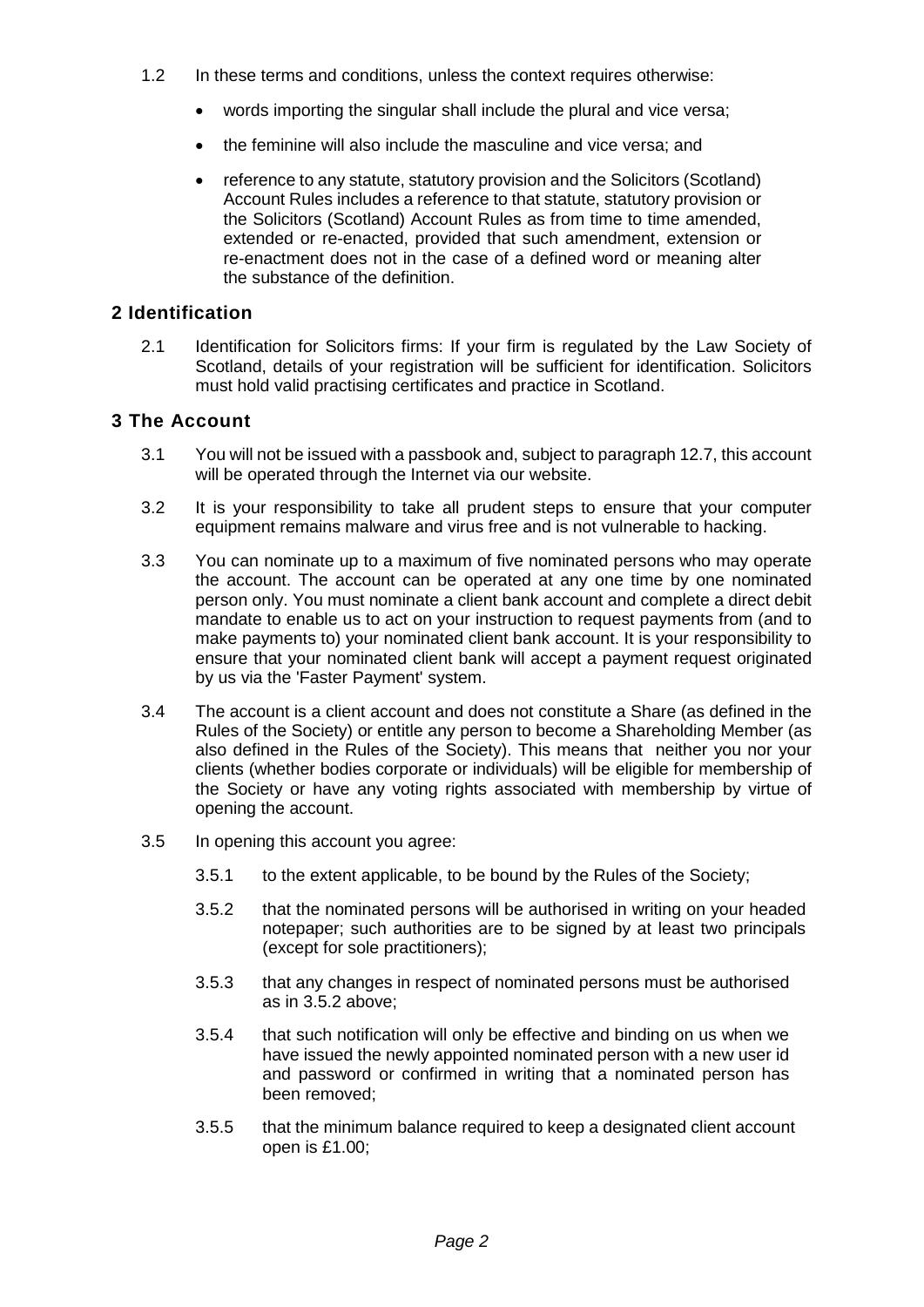- 3.5.6 the maximum balance on each designated client account is £2,000,000. The maximum aggregate balance of the Client Account Online facility you hold with us is £10,000,000.
- 3.7 The account will be in the name of the firm and marked as a client account. You can open individual accounts for each client for whom you hold client money (a "designated client account").

## **4 Deposits**

- 4.1 The initial account opening is instigated with a nil balance and then funds will be collected by direct debit. Please remember it takes up to 10 working days to process your Direct Debit Mandate in the first instance.
- 4.2 Deposits into the account can be either on a regular or irregular basis. Transfers from existing Scottish Building Society accounts can only be made subject to the terms and conditions that apply to that account.
- 4.3 If your bank recalls a direct debit being made from your account and we have already acted upon your instructions to make a payment in respect of the same monies, then you agree to indemnify us immediately in full, in respect of any shortfall of funds in the account.

## **5 Withdrawals**

- 5.1 You can withdraw funds whenever you like without the requirement to give notice. We will process your instructions as soon as we can.
- 5.2 Withdrawals will be made via 'Faster Payments' (CHAPS for any transaction exceeding faster payment limits) and will be credited to your nominated bank account no later than the next working day.
- 5.3 Withdrawals can only be made if you have cleared funds in the account.
- 5.4 Withdrawals from your account will be made by you via the internet (and in no other manner) and are subject to the withdrawal limits applicable from time to time and to our verification of the security details and password of the nominated persons making the transaction request.
- 5.5 If we transfer funds from your account in response to a request that contains valid security data and passwords, then (subject to paragraph 7.3) you will be liable for any loss if it subsequently transpires that the instructions were fraudulent and your nominated person(s) have failed to keep their security details and password(s) secret.
- 5.6 Instructions to withdraw funds out from the account may not be cancelled after the payment has been authorised or transferred.
- 5.7 Instructions received after 14:00 hours will be processed the next working day.

#### **6 Interest rate**

- 6.1 Interest will be paid quarterly on 31 January, 30 April, 31 July and 31 October or on closure of the account if earlier.
- 6.2 The rate of interest payable on the account may be varied from time to time. Details of the current rate may be checked by selecting the 'Interest Rates' option from the statement screen on our website. We will only vary the applicable interest rate for a valid reason. Current interest rates are published on our website and are available by contacting our Head Office on 0333 207 4007.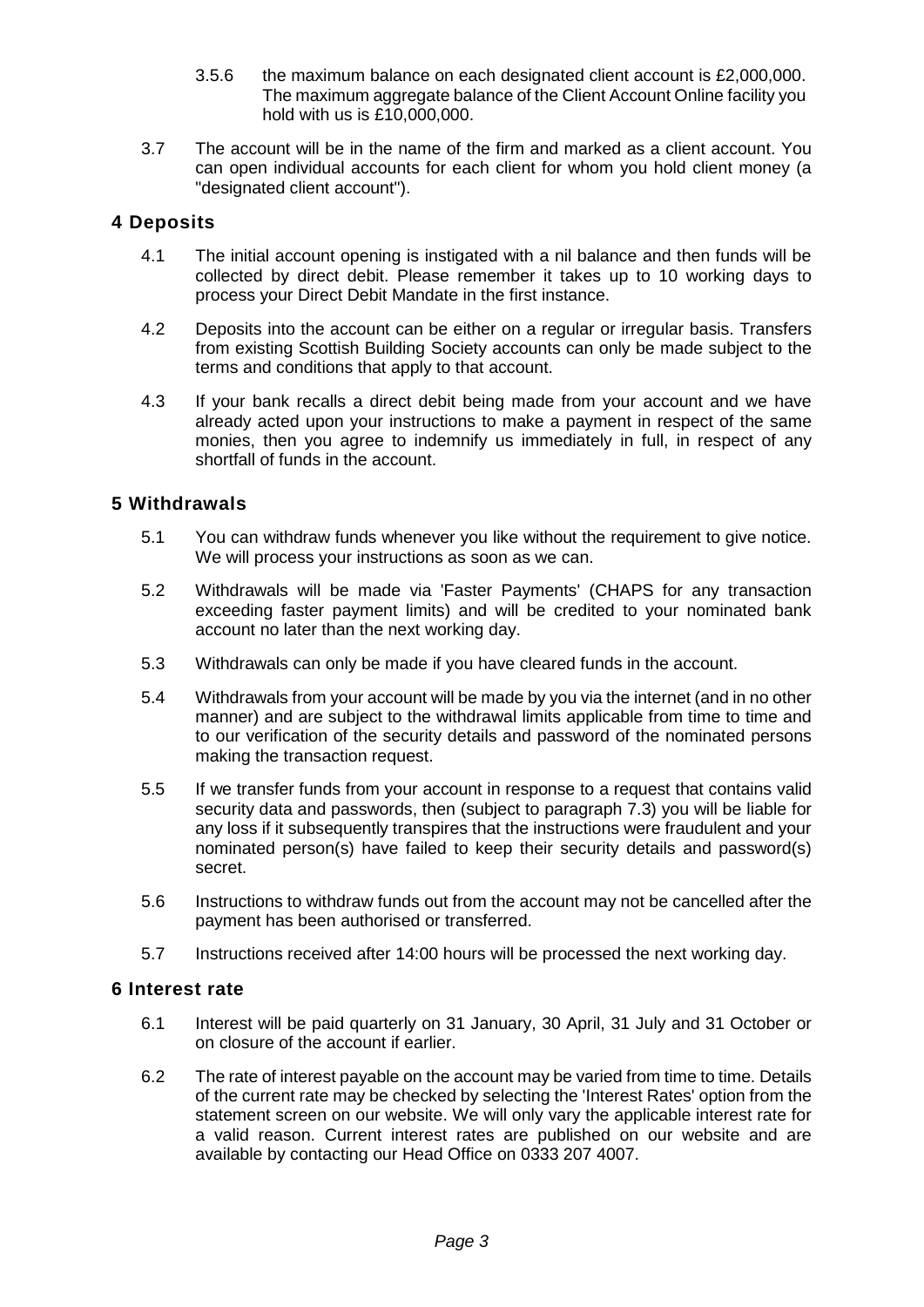- 6.3 All deposits will earn interest after receipt and once cleared until the date of withdrawal. The amount of interest is calculated on the daily balance and is credited to your account.
- 6.4 Interest is paid gross (subject to the required registration). For details and a registration form for payment gross, please see HM Revenue & Customs website [\(www.hmrc.gov.uk\)](http://www.hmrc.gov.uk/). It is the account holder's responsibility to declare the receipt of gross interest to HM Revenue & Customs.
- 6.5 Any outstanding interest will be credited directly to the individual account on the day of the closing withdrawal. Arrangements cannot be made to have it paid in any other way.

# **7 Security**

- 7.1 Each time you contact us online we will check the identity of the nominated person from the security details and passwords given to us.
- 7.2 Each nominated person must keep their own security details and their individual password secret and secure. Security details and passwords should not be written down.
- 7.3 You must notify us as soon as possible if:

7.3.1 you believe that someone other than a nominated person knows the security details and/or password of any nominated person;

7.3.2 you believe that a nominated person knows another nominated person's security details or password;

7.3.3 you discover that a nominated person has forgotten their password or security details;

7.3.4 you think someone else who has not been authorised as a nominated person is trying to use the account;

7.3.5 you have withdrawn a nominated person's authority to operate the account;

7.3.6 a nominated person resigns from their employment with you, is suspended or dismissed form their employment with you;

- 7.4 Until such time as we receive written notification from you under paragraph 7.3, you will be responsible for any instruction which we receive (by whatever means) and act upon, even if it was not given by a nominated person.
- 7.5 We shall be entitled at any time to refuse to act on an instruction we receive if we think for any reason any aspect of the security details or passwords were not given by the nominated persons.
- 7.6 We shall refuse to act on your instructions if we believe that so doing so will bring us into conflict with or cause a breach of any law or contractual duty or we think that the account is not being used for client purposes.
- 7.7 Subject to you agreeing to comply with paragraph 7.3, we will do all that we reasonably can to prevent unauthorised access to the account and make sure that it is secure.
- 7.8 We have taken reasonable precautions to ensure that the Client Account Online facility is confidential and cannot be interfered with. We cannot guarantee completely the confidentiality or privacy of any information passing over the internet or that it will not be interfered with and by using this facility you are giving instructions to do so on this basis and understanding.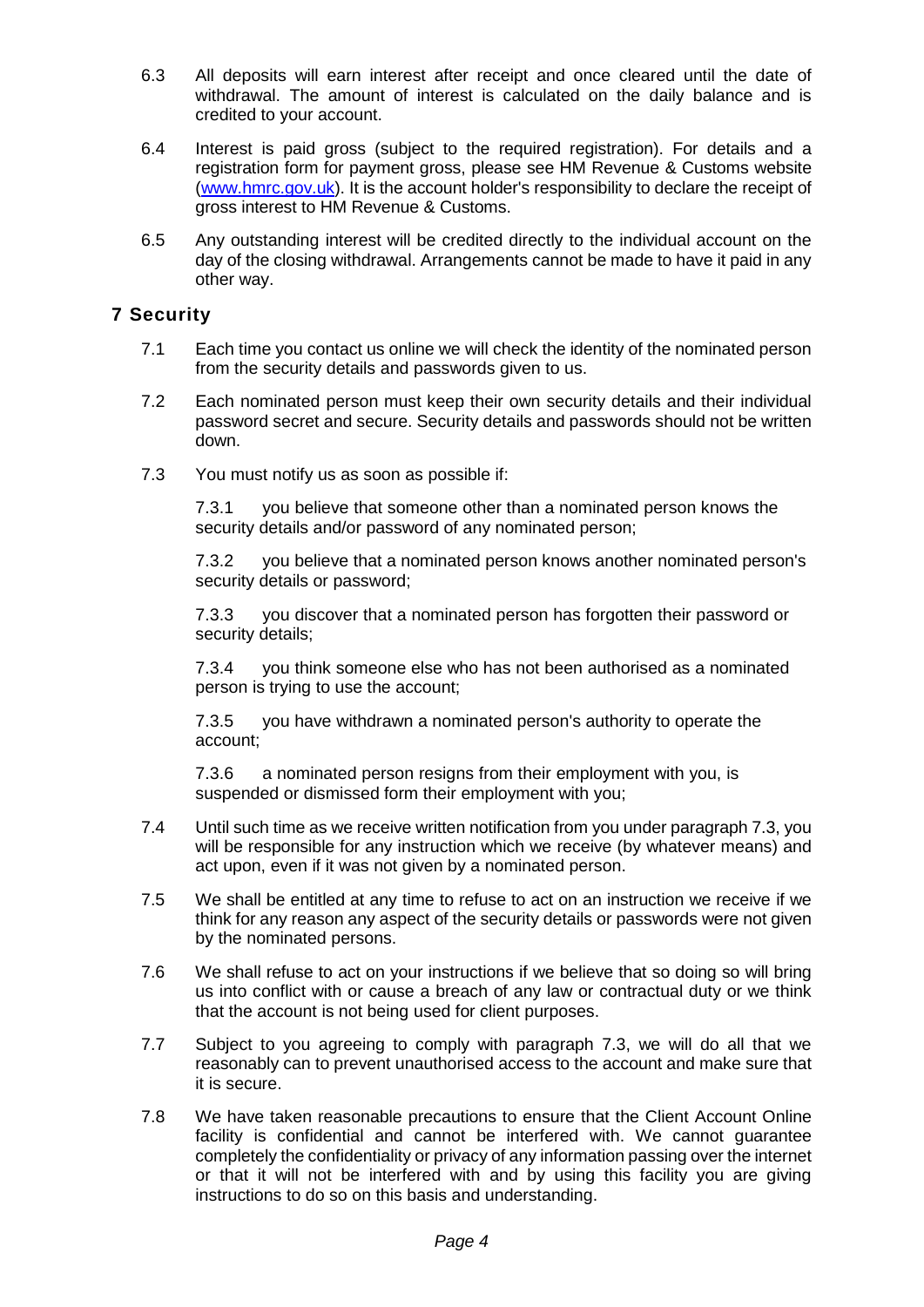## **8 Commission**

8.1 If we have agreed to pay you commission, this will be paid by bank transfer quarterly in arrears.

## **9 Financial Services Compensation Scheme**

- 9.1 We are covered by the Financial Services Compensation Scheme (FSCS). The FSCS can pay compensation to depositors if a building society is unable to meet its financial obligations. Most depositors - including most individuals and small businesses - are covered by the scheme.
- 9.2 In respect of deposits, an eligible depositor is entitled to claim up to £85,000. For joint accounts each account holder is treated as having a claim in respect of their share so, for a joint account held by two eligible depositors, the maximum amount that could be claimed would be £85,000 each (making a total of £170,000).
- 9.3 The £85,000 limit relates to the combined amount in all the eligible depositor's accounts with the Society, including their share of any joint account, and not to each separate account.
- 9.4 FSCS guidance indicates that for solicitors' client funds designated in the name of a specified client, the 'eligible depositor' is the underlying client rather than the solicitor firm.
- 9.5 For further information about the scheme (including the amounts covered and eligibility to claim) please refer to the FSCS website [www.fscs.org.uk](http://www.fscs.org.uk/) or call the FSCS on 0800 678 1100.

#### **10 Governing Law, Language and Availability**

10.1 Our relationship with you will be governed by the Law of Scotland. We will communicate with you in English.

#### **11 Termination**

- 11.1 We will be entitled in our absolute discretion, to terminate or suspend the account immediately if we have reasonable grounds to believe that you:
	- 11.1.1 are in breach of this agreement in any way; or
	- 11.1.2 have or will cause damage to the account;
	- 11.1.3 have or have attempted to obtain access to our files, and or details of other account holders;
	- 11.1.4 have attempted to introduce to the account any malware, virus or other harmful bugs or programs or you have advised any other person how to do so;
	- 11.1.5 have or will use the account in such a way as to unreasonably interfere with the operation of the account;
	- 11.1.6 have given instructions to transfer funds when there are insufficient funds to cover the transaction;
	- 11.1.7 have authorised a withdrawal wherein the underlying deposit transaction has been recalled by the paying bank;
	- 11.1.8 have exceeded the aggregate monetary limit for the account; or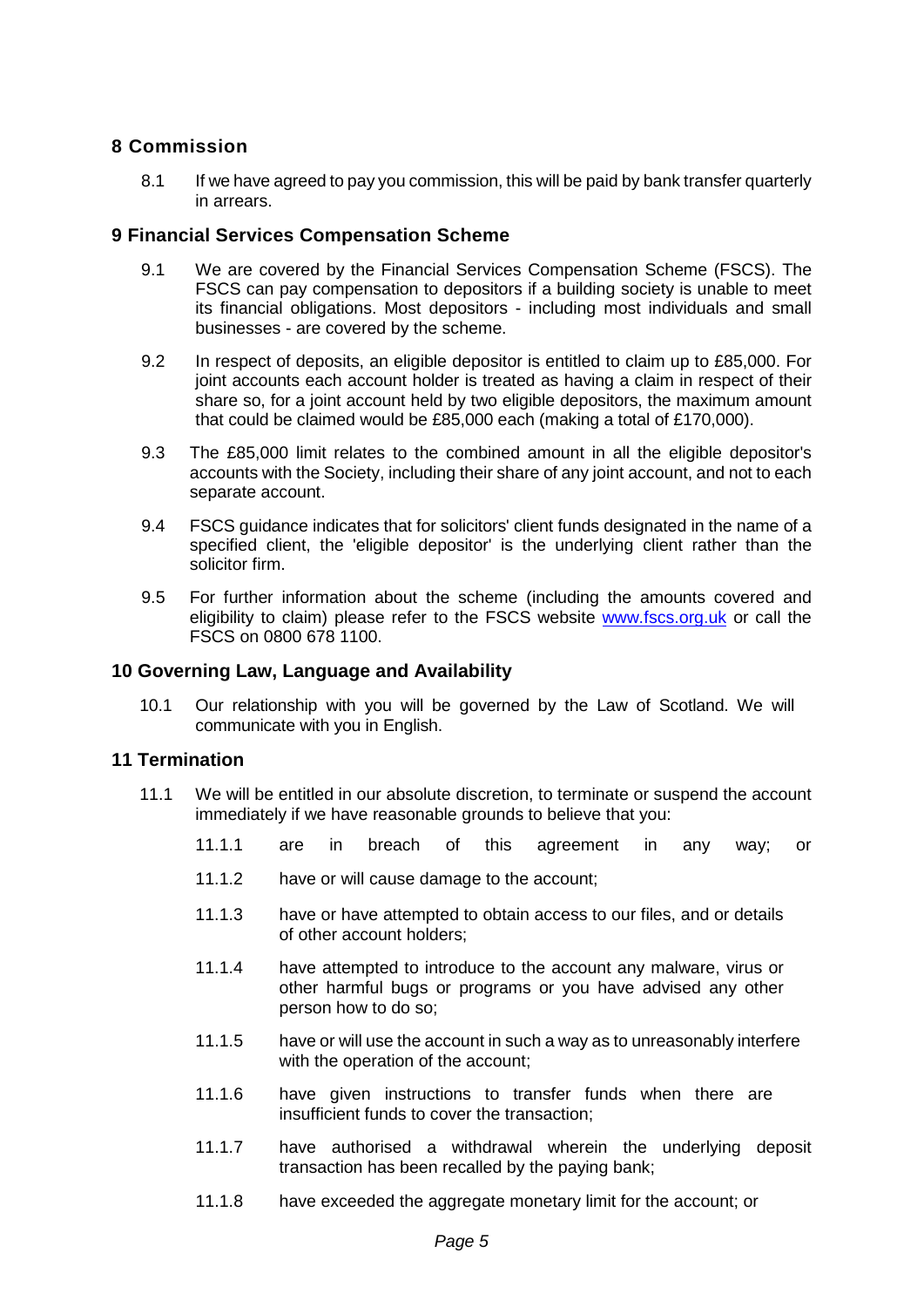- 11.1.9 where your conduct may cause you or us to breach any laws or regulations or other duty that applies to you or us.
- 11.2 If we close the account we will remit to your nominated clearing bank account any balance held on your Client Account Online facility.

## **12 General**

- 12.1 These terms and conditions may be amended from time to time or supplemented by special conditions that will be notified to you in writing.
- 12.2 Communications between us may be made electronically in writing or by telephone. We will advise you if our contact details change. You should notify us in writing if your name, address, telephone, e-mail or any other details change. We may take appropriate steps to verify that any requests to change your details originate from you and are genuine.
- 12.3 If you send us an e-mail it is not safe to assume that it has reached us until we acknowledge receipt.
- 12.4 Our records of your instructions will be conclusive between us unless you can show there has been a clear mistake.
- 12.5 The Client Account Online facility is for use in the UK only. You shall not access your/any such account from any other country. The facility is to be used only by nominated persons who have their own individual PC accessed by them under strict password control in accordance with your own internal governance policies on information and cyber security.
- 12.6 You should notify us if you find any delay, failure or error in the account, especially in the sending or receiving of instructions. It is in your interest to notify us immediately of any discrepancy in the account details.
- 12.7 For technical reasons there may be times when you will not be able to access our website. We cannot guarantee its availability at all times. If the website is unavailable you should contact us by telephone to discuss an alternative way to process transactions.
- 12.8 If we fail to carry out your instructions or do so late, we will be liable for any resulting reasonable and properly incurred loss, injury or damage you suffer not exceeding the amount of any interest you did not receive or had to pay as a result of our failure, delay or error. We will not be liable for any indirect losses nor for any losses we could not reasonably have expected to occur. We will not be liable to you if we do not act on your instructions for any reason set out in these conditions or if we cannot carry out our responsibility to you because of something we cannot reasonably control. This would include for example computer failure or failure in the internet system not caused by us.
- 12.9 General correspondence concerning the account will be sent by us to your business address in the name of the person who has been duly authorised by you to receive written communication relating to the account. This provision will not apply to the sending of security information, which will be sent to the individual nominated persons and marked private and confidential to the business address of the firm.
- 12.10 We shall be entitled at any time to refuse to carry out a transaction we receive if for any reason we think it was not given by the required minimum number of nominated persons, or might cause us to breach a law or contractual duty, or we think the account is being used for an illegal purpose.